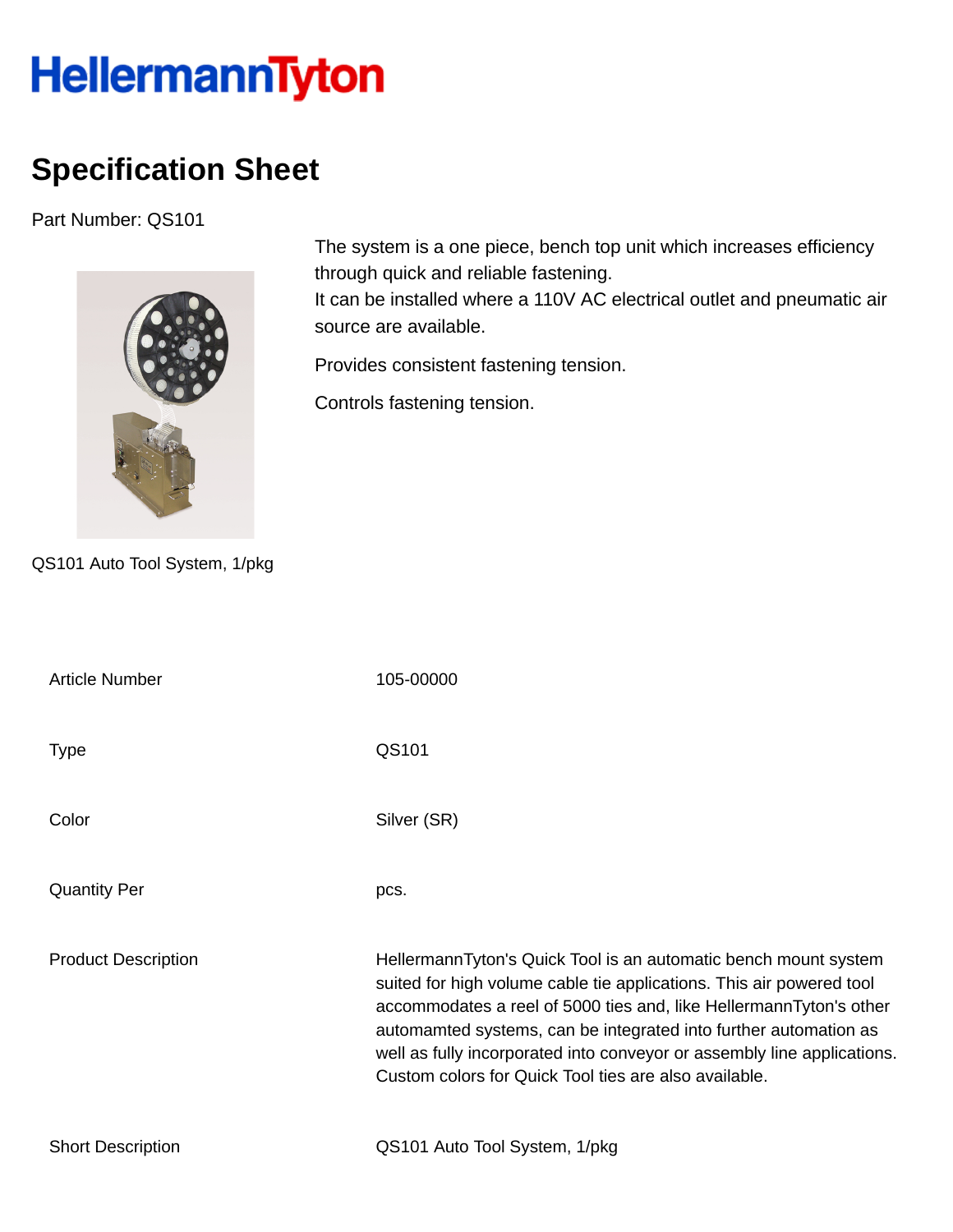Global Part Name QS101-ST-SR

| Length L (Imperial)                   | 24.80        |
|---------------------------------------|--------------|
| Length L (Metric)                     | 630          |
| Width W (Imperial)                    | 8.27         |
| Width W (Metric)                      | 210          |
| <b>Bundle Diameter Min (Imperial)</b> | 0.028        |
| <b>Bundle Diameter Min (Metric)</b>   | 0.7          |
| <b>Bundle Diameter Max (Imperial)</b> | 0.63         |
| <b>Bundle Diameter Max (Metric)</b>   | 16.0         |
| <b>Cable Ties</b>                     | AZ100, QTTIE |
| <b>Cycle Time</b>                     | 1.2 Seconds  |
| Power supply unit                     | 100-240 VAC  |
| Wattage                               | 70           |
| Height H (Imperial)                   | 30.30        |
| Height H (Metric)                     | 770          |
| <b>Tension Setting Tools</b>          | Adjustable   |